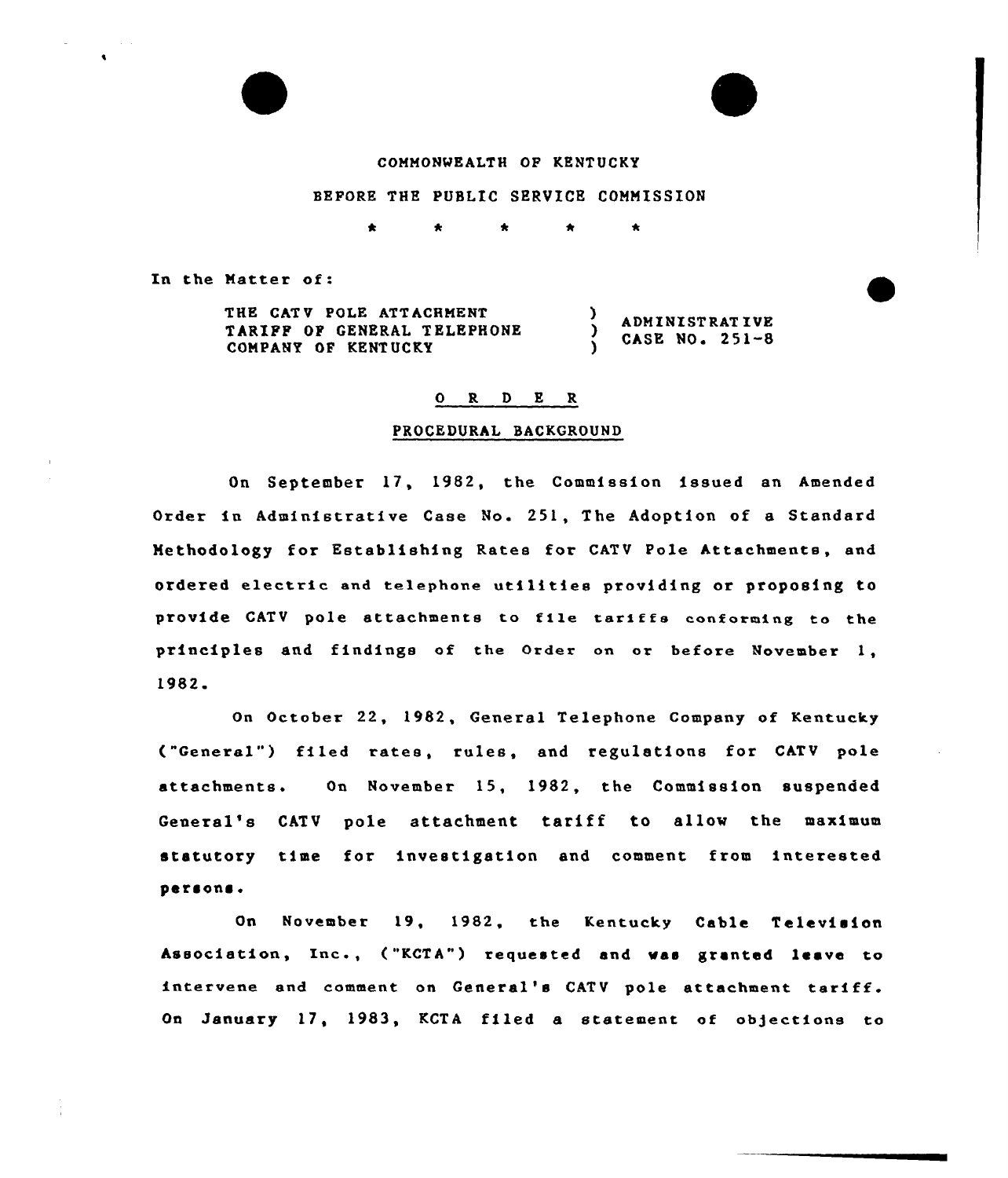various CATV pole attachment tariffs, including that of General. On February 14, 1983, General filed a response to KCTA's objections and <sup>a</sup> motion for approval of its CATV pole attachment tariff

On March 29, 1983, the Commission received an extension of time in which to consider General's CATV pole attachment tariff.

#### FINDINGS

The Commission, having considered. the evidence of record and being advised, ie of the opinion and finds that:

1. KCTA's objection to General's information on embedded pole investment and embedded pole cost ie unreasonable. The Commission concurs with General's response to KCTA. General filed information on embedded pole investment and embedded pole cost consistent with the Commission's Amended Order in Administrative Case No. 251.

2. KCTA'e objection to General'e composite rate for CATV pole attachments is unreasonable. The Commission concurs with General's response to KCTA. The Commission'e Amended Order in Administrative Case No. 251 clearly allows a composite rate based on relative pole populations when an inventory of CATV pole attachments is not available. However, the Commission advises General that at such time as an inventory of pole attachments is available for any given CATV company, General should reconcile accounts with the CATV company and initiate appropriate 2-user and 3-user pole attachment rates.

3 <sup>~</sup> KCTA's objection to General's calculation of the capital recovery and tax components of its annual carrying charge

 $-2-$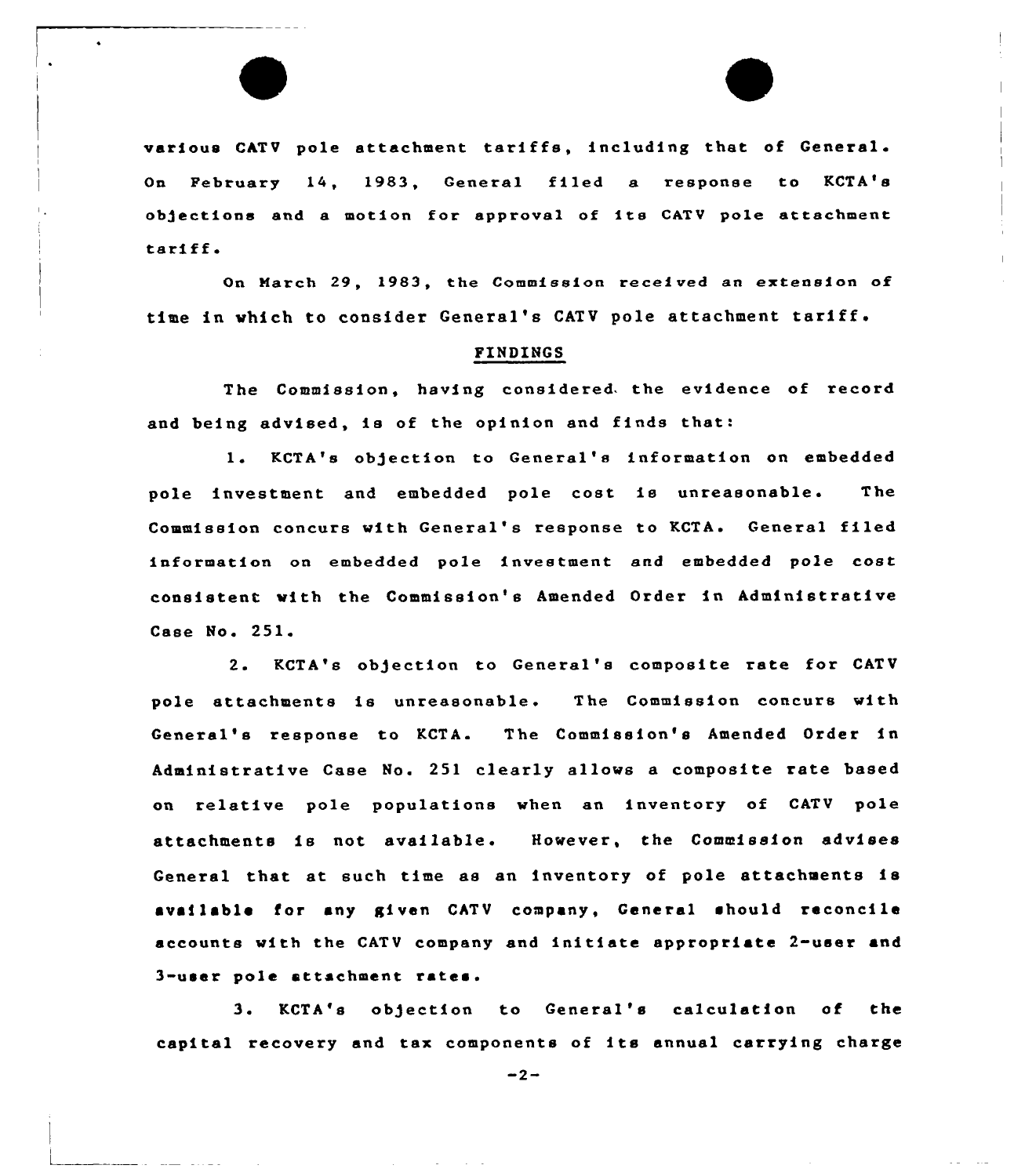is reasonable and is addressed in findings  $l1(a)$  and  $l1(b)$ . The Commission disagrees with General's response to KCTA and advises that the annual carrying charge should be based on readily available data and calculated in a clear and concise manner.

4. KCTA's objection to the indemnity provisions in General's CATV pole attachment tariff is unreasonable. The Commission concurs with General'e response to KCTA. General should be indemnified against the negligence of a CATV company in the event such neg1igence causes injury to person, damage ar destruction of property, or interruption or interference with telephone service

5. RCTA's objection ta the hold harmless provisions in General's CATV pole attachment tariff is reasonable. General did not respond to KCTA on this objection. General should not be held harmless against its own negligence in the event ite negligence causes injury to person, damage or destruction of property, or interruption or interference with CATV service.

6 <sup>~</sup> KCTA'e abjection ta General's proposal to charge for CATV pole attachments and conduit usage from the date that General's facilities ere made available is reasonable and is addressed in finding 9(n). Although the Commission does not disagree with General'e interpretation of the tariff provision in its response to KCTA, the Commission advises General that the tariff provision should be changed to state that CATV pole attachment and conduit usage charges will accrue from the date af CATV installation or from the date that space is reserved for CATV installation at an unspecified future time.

 $-3-$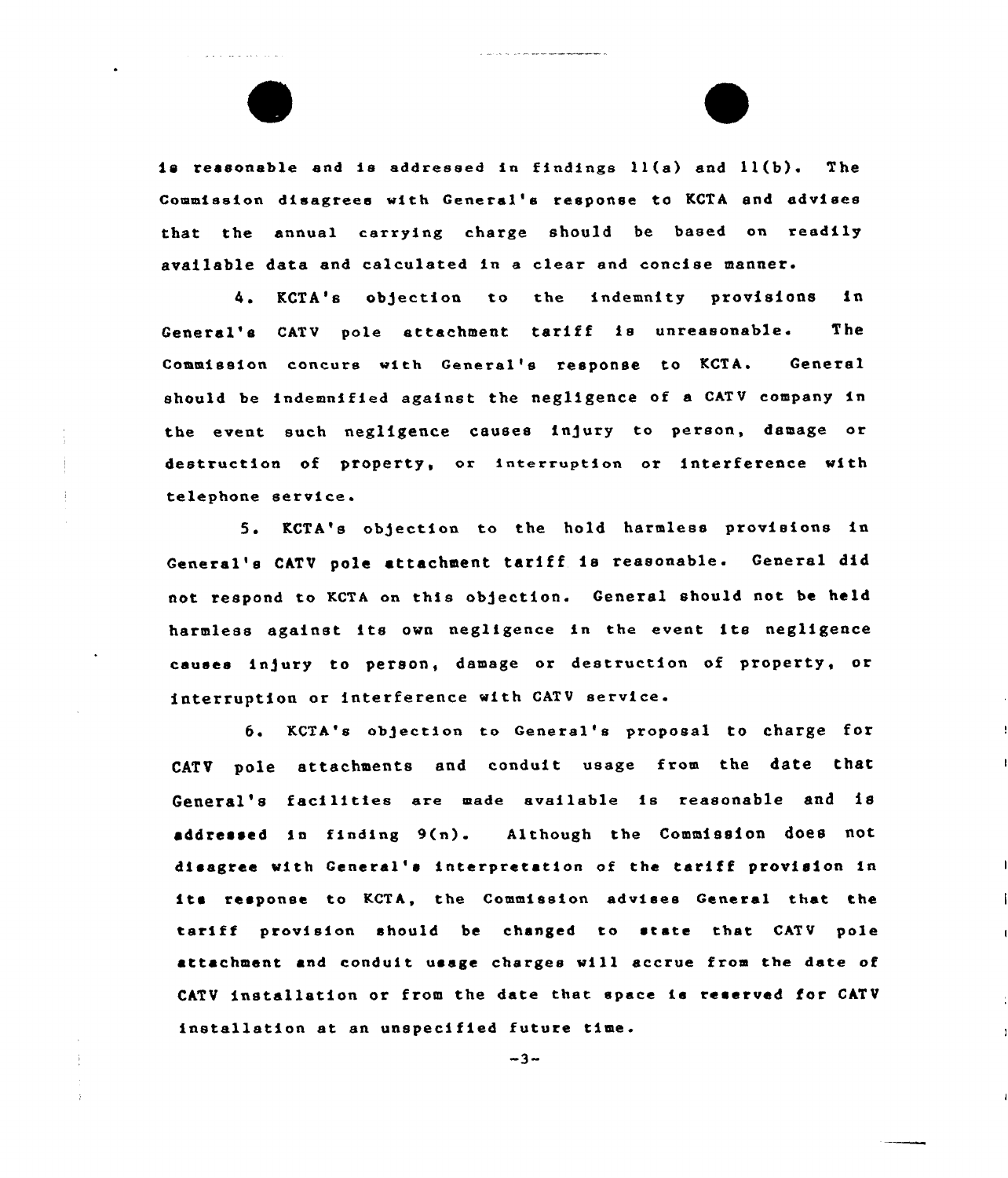7. KCTA's ob)ection to General 's requirement of advance payment of CATV pole attachment and conduit usage charges is unreasonable. The Commission concurs with General's response to KCTA. All of General's customers are billed in advance of service. In addition, all of General's customers are subject to surety of payment conditions in the form of bond or deposit.

8. KCTA's obgection to General's proposal to bill CATV pole attachments and conduit usage on en annual basis is reasonable. The Commission advises General that it should develop s billing system that will provide for no less than quarterly billing periods, and, at such time as it is available, offer CATU companies the option of more frequent billing periods'.

9. General's rules and regulations governing CATV pole attachments conform to the principles and findings of the Commission's Amended Order in Administrative Case No. 251 and vauld be approved, except for the following:

(a) General did not state a rate, rule, or regulation governing CATV anchor attachments. The Commission advises General that it is not required to provide CATV anchor attachments. However, in the event General provides or plans to provide CATU anchor attachments, it should file <sup>a</sup> CATV anchor attachment rate, along with appropriate cost information.

(b) At page 2, "Scope," paragraph 1, <mark>and in any simila</mark> provisions in the tariff, the Commission advises General that it cannot refuse CATV pole attachment or conduit usage because space is not "suitable and available." Also, General cannot refuse CATV pole attachment or conduit usage because it might interfere with

 $-4-$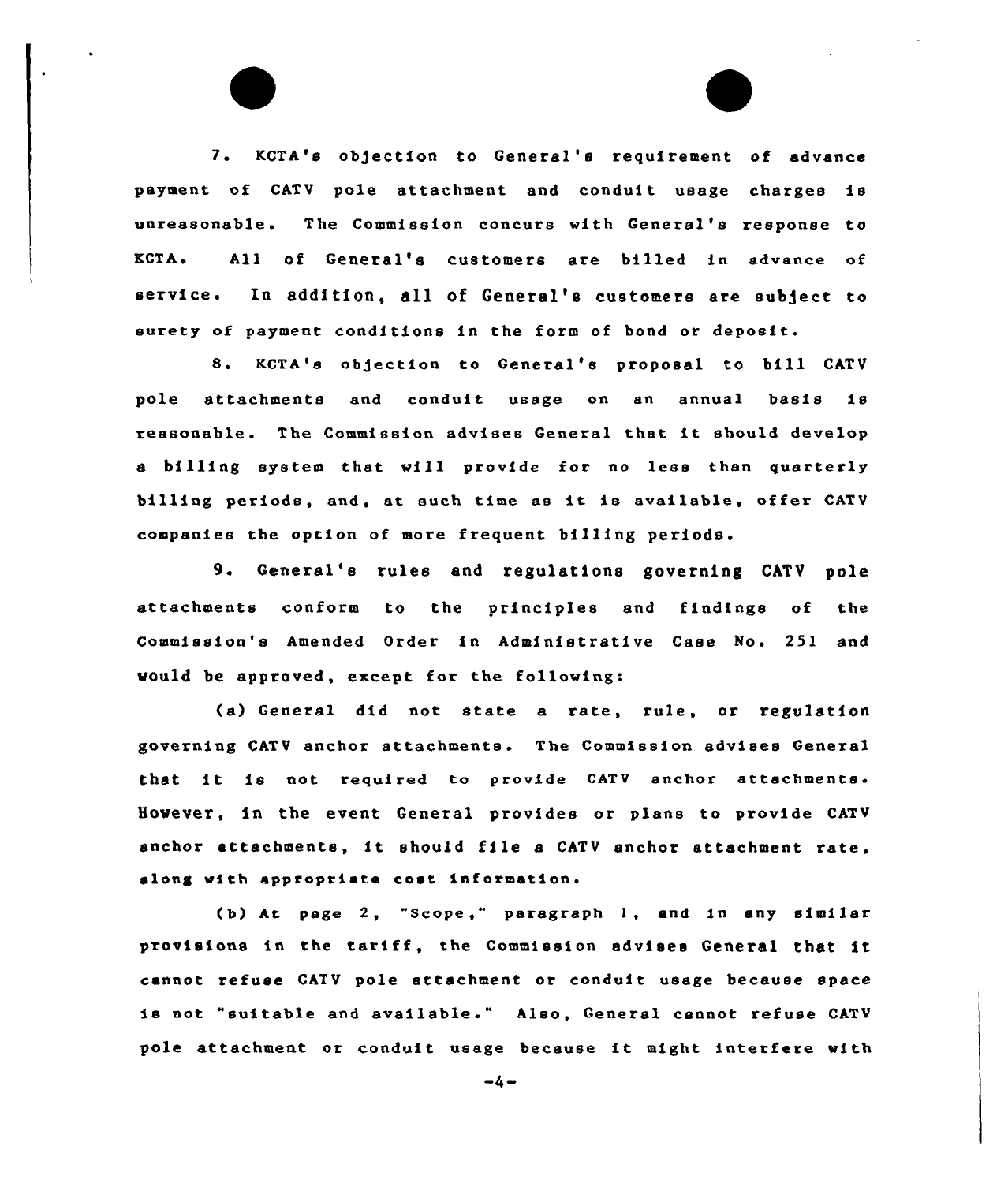telephone service. If pole attachment or conduit space is available or can be made available, General cannot refuse CATV installation, except for safety reasons.

{e) At page 3, "Application For Permission To Install," paragraph l, and in any similar provision in the tariff, the Commission advises General that it considers 90 days' prior notice of any CATV installation excessive, and finds that General should require no more than 45 days' prior notice.

(d) At page 3, "Application For Permission To Install," paragraph 3, snd in any similar provision in the tariff, the Commission advises General that upon application of a CATV company to mate pole attachments or use conduit and General's approval of the application General should allow a reasonable and mutually agreeable time frame in which to complete the CATV installation. General should not arbitrarily mandate the time frame.

(e) At page 4, "Application For Permission To Install," paragraph l, and in any similar provision in the tariff, the Commission advises General that it cannot refuse <sup>a</sup> CATV company permission to install or rearrange CATV equipment if pole attachment or conduit space is available or can be made available. except for safety reasons.

(f) At page 5, "Installation And Maintenance Of CATV Equipment," paragraphs <sup>1</sup> and 2, and in any similar provision in the tariff, the Commission advises General that it must allow <sup>a</sup> CATV company the opportunity to install, replace, rearrange, or remove CATV equipment in a reasonable time, unless safety

-5-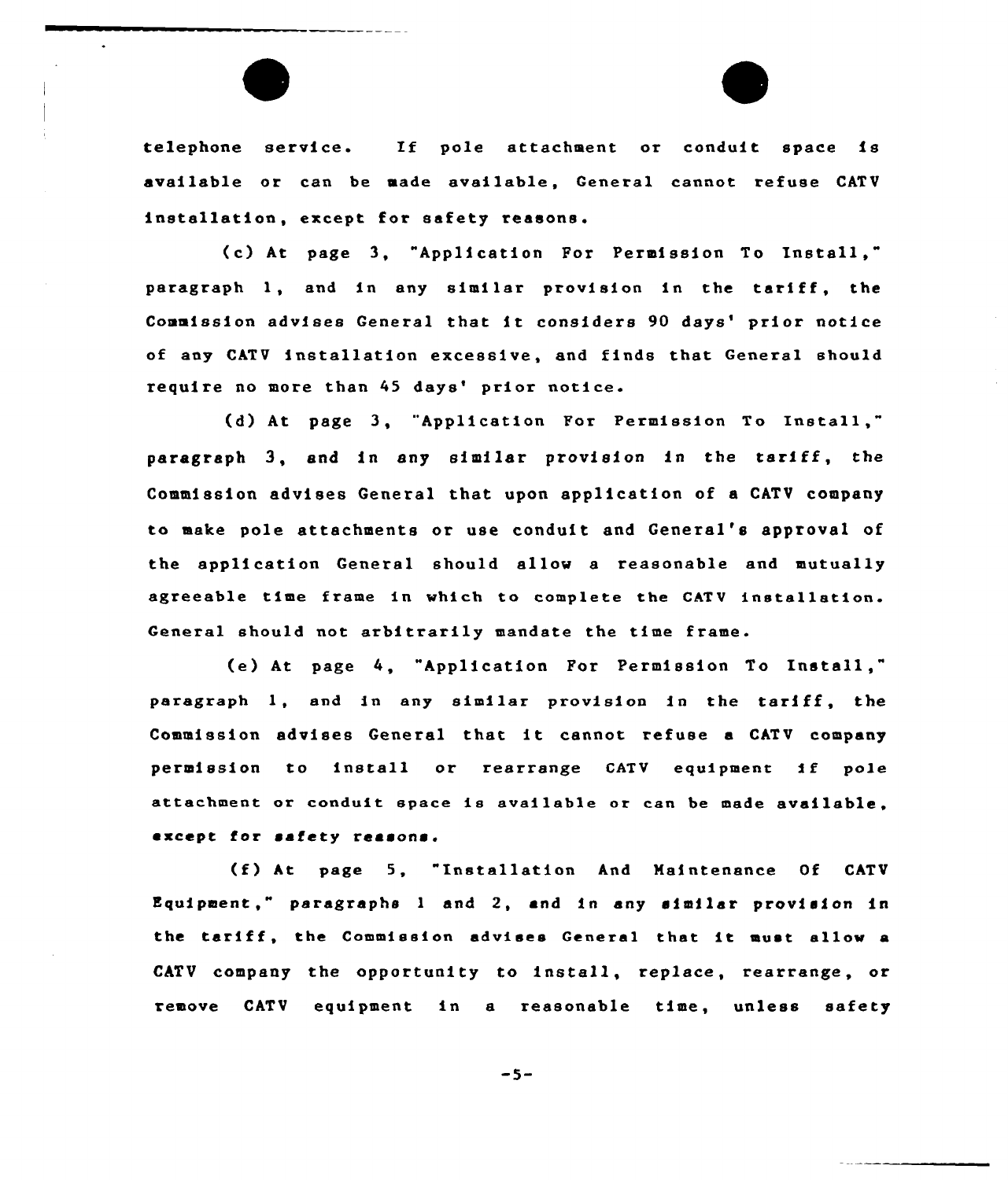considerations require immediate action. If <sup>a</sup> CATV company elects to perform the work activity, General may require an inspector to observe the work ectivity at the expenee of the CATV company. If General performs the work activity, it cannot render itself harmless against ite own negligence in the event such negligence causes injury to person, damage or destruction of property, or interruption or interference with CATV service.

 $\mathbf{v} \in \mathbb{R}^{n \times d}$  , we have  $\mathbf{v}$ 

(g) At page 6, "Installation And Maintenace Of CATV Equipment," paragraph 5, and in any similar provision in the tariff, the Commission advises General that it cannot refuse <sup>a</sup> CATV company permission to make additions to changes in the location of CATV equipment if pole attachment or conduit space is available or can be made available, except for safety reasons.

(h) At page 7, "Installation And Maintenance of CATV Equipment," paragraph 2, and in any similar provision in the tariff the Commission advisee General that it cannot refuse <sup>a</sup> CATV company the opportunity to install, replace, rearrange, or remove CATV equipment in a reasonable time, unless safety considerations require immediate action. If <sup>a</sup> CATV company elects to perform the work activity, General may require an inspector to observe the work activity at the expense of the CATV company. If General performs the work activity, it cannot render itself harmless against its own negligence in the event such negligence causes<br>injury to person, damage or destruction of property, or interruption or interference with CATV service

(i) At page 7, "Installation And Maintenance of CATV Equipment," paragraph 3, and in any similar provision in the

 $-6-$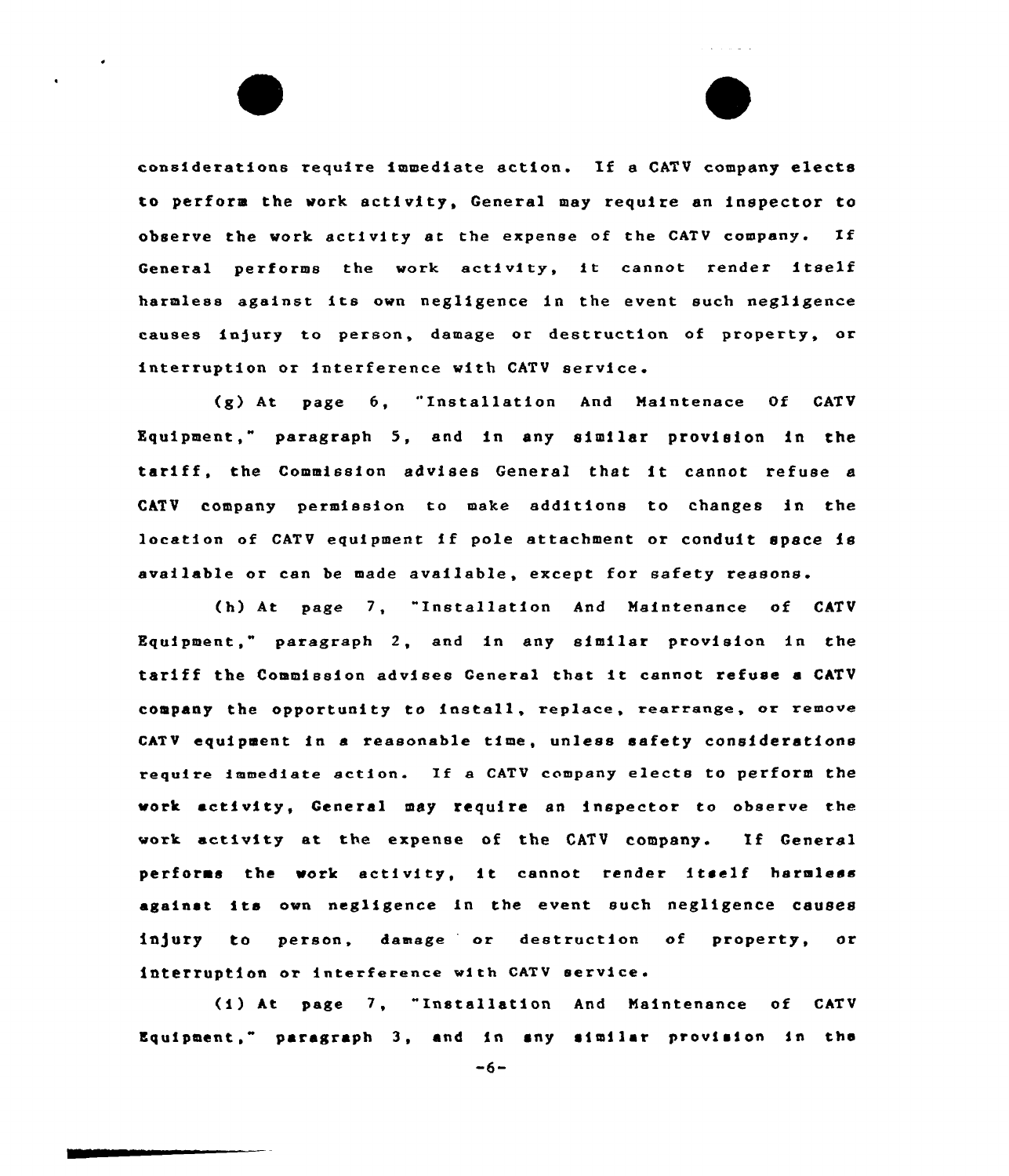tariff, the Commission advises General that it cannot prohibit a CATV company from intersetting poles or other equipment, if the CATV company has appropriate right-of-way and intersetting will not inhibit access to General's poles and equipment or cause a safety hazard.

(g) At page 9, "Limitations," paragraph 2, and in any similar provision in the tariff, as above, the Commission advises General that it cannot render itself harmless against its ovn negligence in the event such negligence causes ln]ury to person, damage or destruction of property, interruption or interference with CATV service.

(k) At page 9, "Limitations," paragraph 5, and in any similar provision in the tariff, the Commission advises General that it may limit the right of <sup>a</sup> CATV company to assign, transfer, or sublet pole attachment or conduit space, but cannot limit the right of <sup>a</sup> CATV company to dispose of CATV property. Therefore, the Commission recommends that the following or a similar clause be added to the regulation: "except that nothing contained herein shall be construed as depriving <sup>a</sup> CATV company of its property or the ability to dispose of its property in any manner it deems raasonable."

( 1) At page 13, "Termination ot Attachments And Cable Duct Usage," paragraph 1, and in any similar provision in the tariff, the Commission advises General that it must allow <sup>a</sup> CATV company the opportunity to install, replace, rearrange, or remove CATV equipment in a reasonable time, unless safety considerations require immediate action. If <sup>a</sup> CATV company elects to perform the

 $-7-$ 

والمتساط المتعاون والمتحدث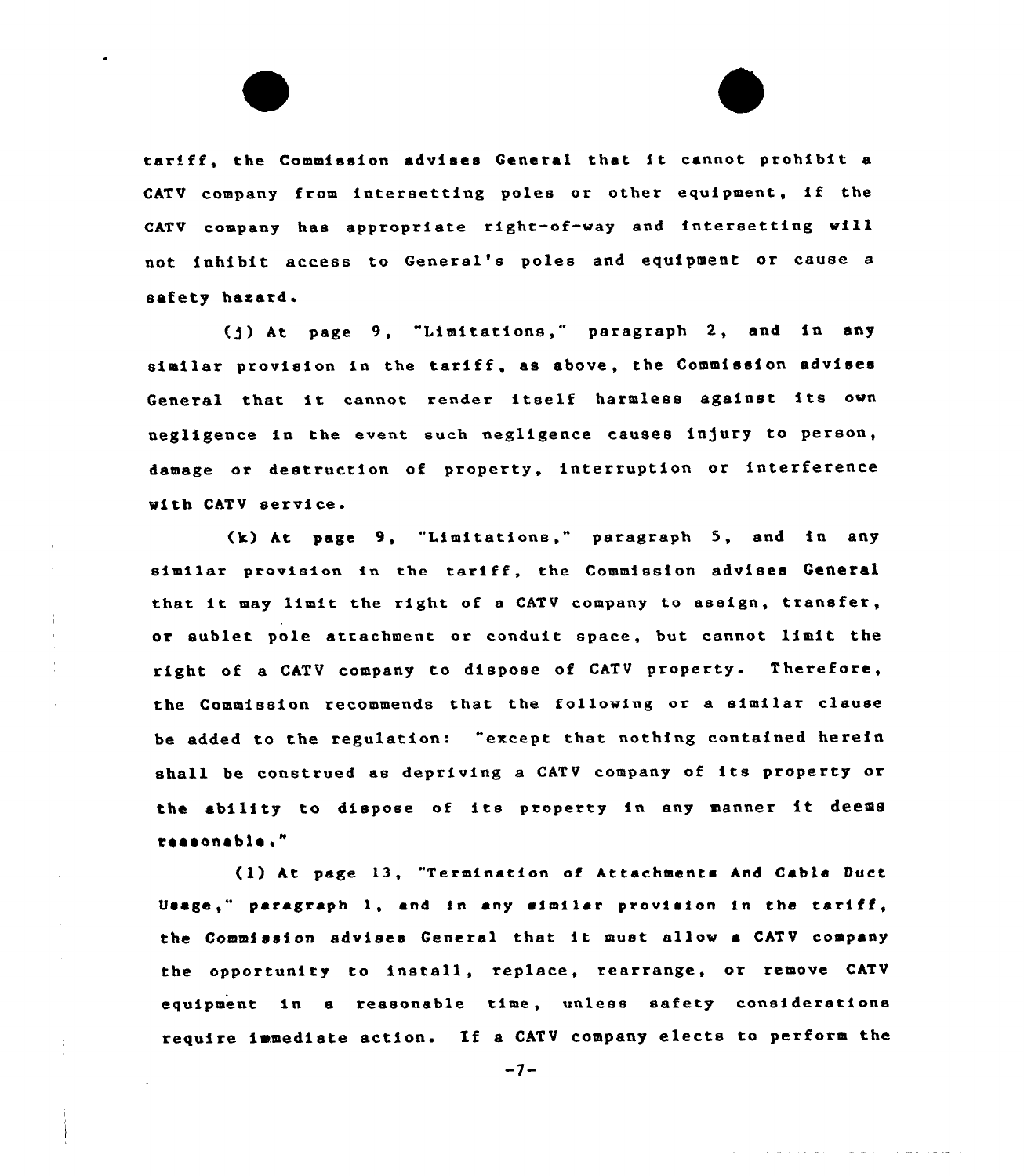work activity, General may require an inspector to observe the work activity at the expense of the CATV company.

(m) At page 13, "Rental Charges," paragraph 1, and in any similar provision in the tariff, the Commission advises General that references to "rental charges" should be changed to "rates."

(n) At page 13, "Rental Charges," paragraph 2, and in any similar provision in the tariff, the Commission advises General that it should not bill for CATV pole attachments or conduit usage from the date that facilities are made available. Instead, General should bill for CATV pole attachment or conduit usage from the date of CATV installation or from the date that space is reserved for CATV installation at an unspecified future time.

10. General failed to provide sufficient information to verify <sup>a</sup> conduit usage rate. The conduit usage rate should not be calculated on an individual basis at the time of application. Therefore, General should file information from plant records or another reliable source sufficient to establish a conduit usage rate, calculated consistently with the Commission's Amended Order in Administrative Case No. 251.

11. General's calculation of its annual carrying charge should be modified as follows:

(a) The rate of return component should be 10.93 percent, as authorised by the Commission in Case No. 8045, Adjustment of Rates of General Telepone Company of Kentucky.

(b) The depreciation component should be 5.22 percent, as calculated from the 1981 Annual Report.

 $-8-$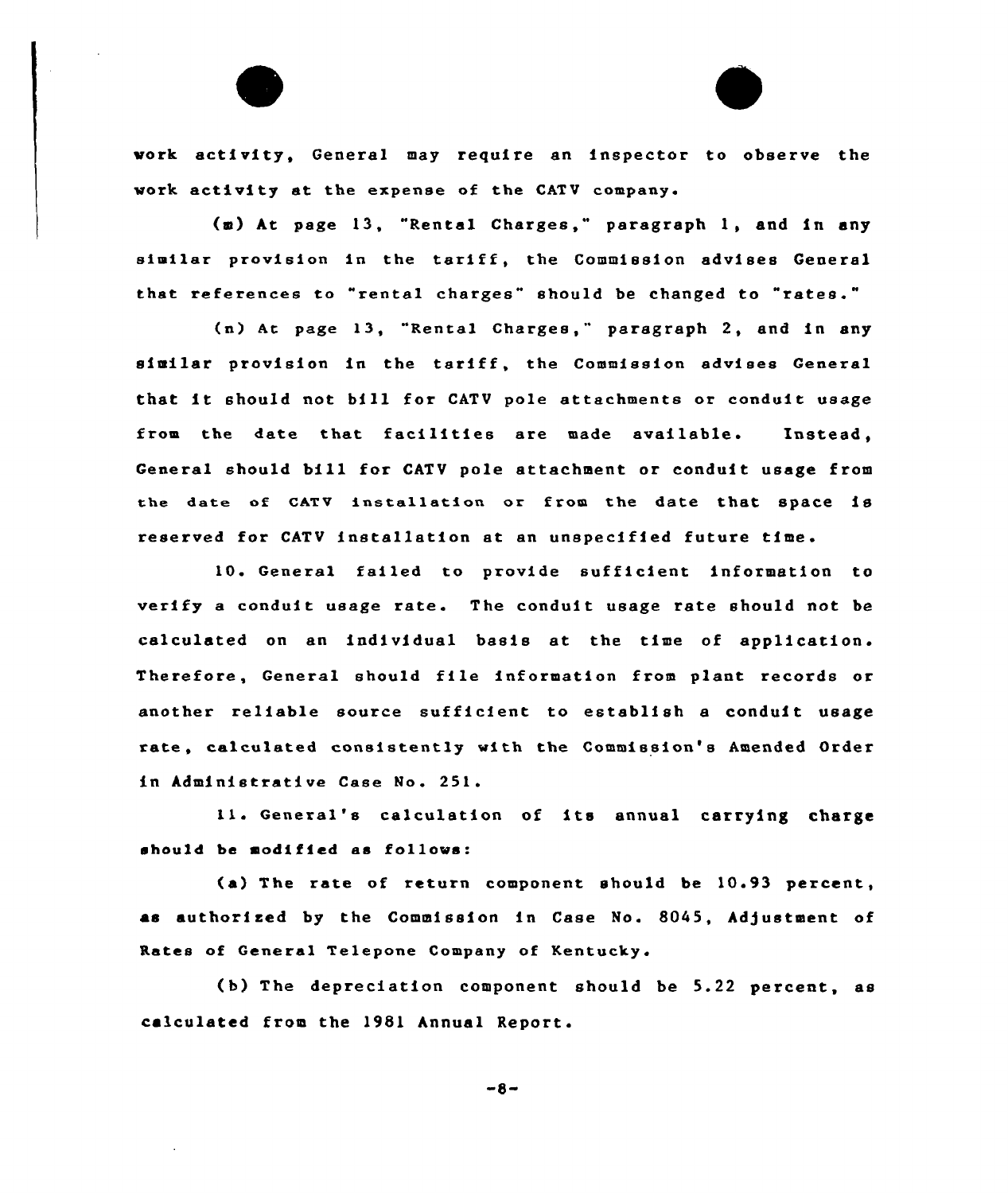(c) The taxes component should be 6.53 percent, as calculated from the 1981 Annual Report.

(d) The administration and overhead component should be 10.44 percent, as calculated from the 1981 Annual Report.

(e) Other miscellaneous expense should not be allowed, unless fully explained and justified.

{f) The total annual carrying charge should be 35.63 percent, based on calculations from the 1981 Annual Report and the Commission's Order in Case No. 8045.

12. General should be allowed to substitute 1982 Annual Report information to adjust its annual carrying charge, provided the information is filed with the Commission. Furthermore, any adjusted calculation of the annual carrying charge should be made as outlined in Attachment <sup>1</sup> to this Order, unless a specific deviation is requested and reasonable cause is demonstrated

#### ORDERS

IT IS THEREFORE ORDERED that General's CATV pole attachment tariff as filed with the Commission on October 22, 1982, be and it hereby is rejected.

IT IS FURTHER ORDERED that General shall file revised rates, rules, «nd rcgulatione governing CATV pole attachments with the Commission within 30 days from the date of this Order, and that the revised rates, rules, and regulations shell conform to the findings of this Order.

-9-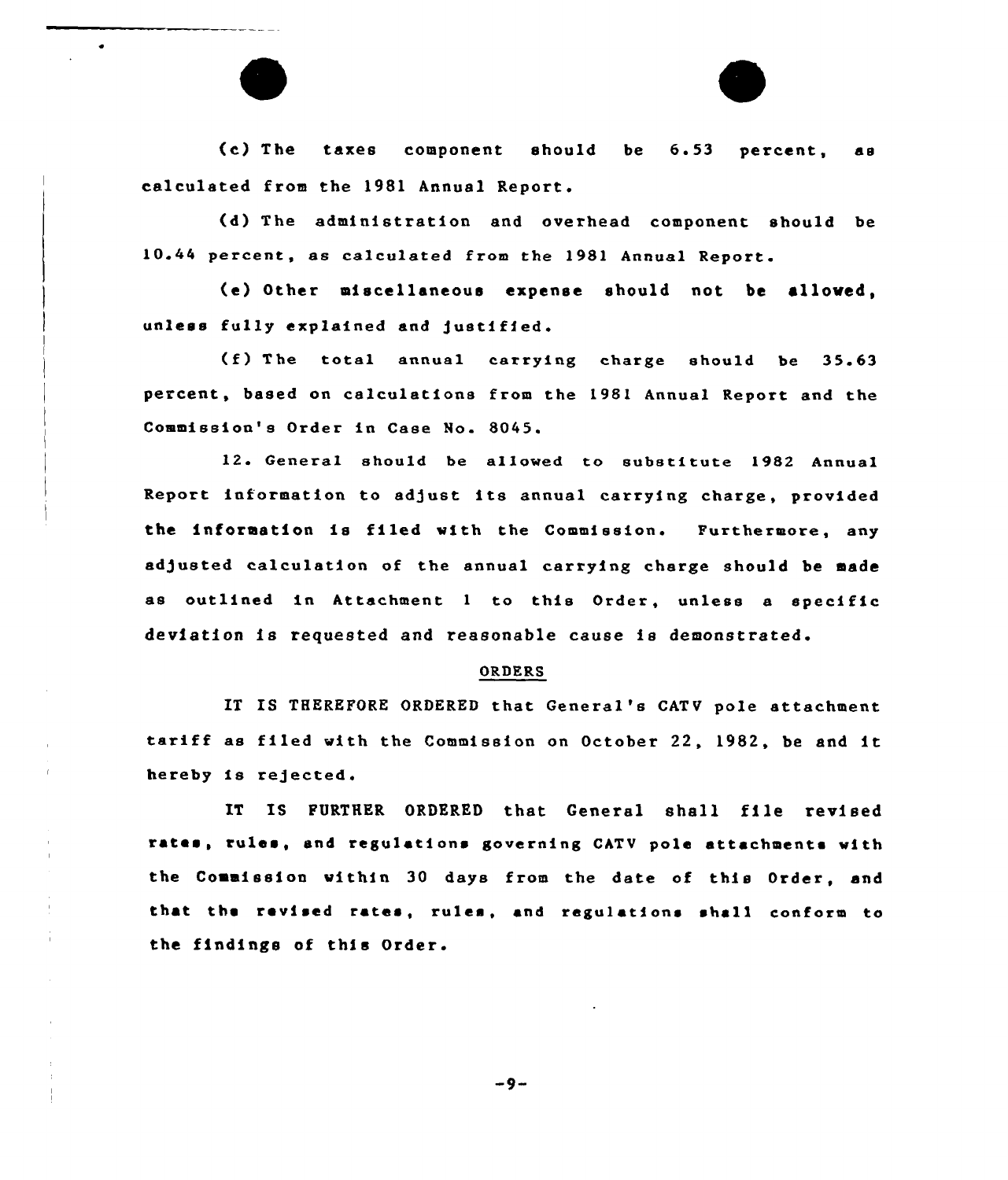

 $\mathbb{R}^{1\times 2}$ 



Done at Frankfort, Kentucky, this 31st day of May, 1983. PUBLIC SERVICE COMMISSION

hude of i rman

Vatheuine Randale

Den Parup

ATTEST:

Secretary

 $\frac{1}{1}$